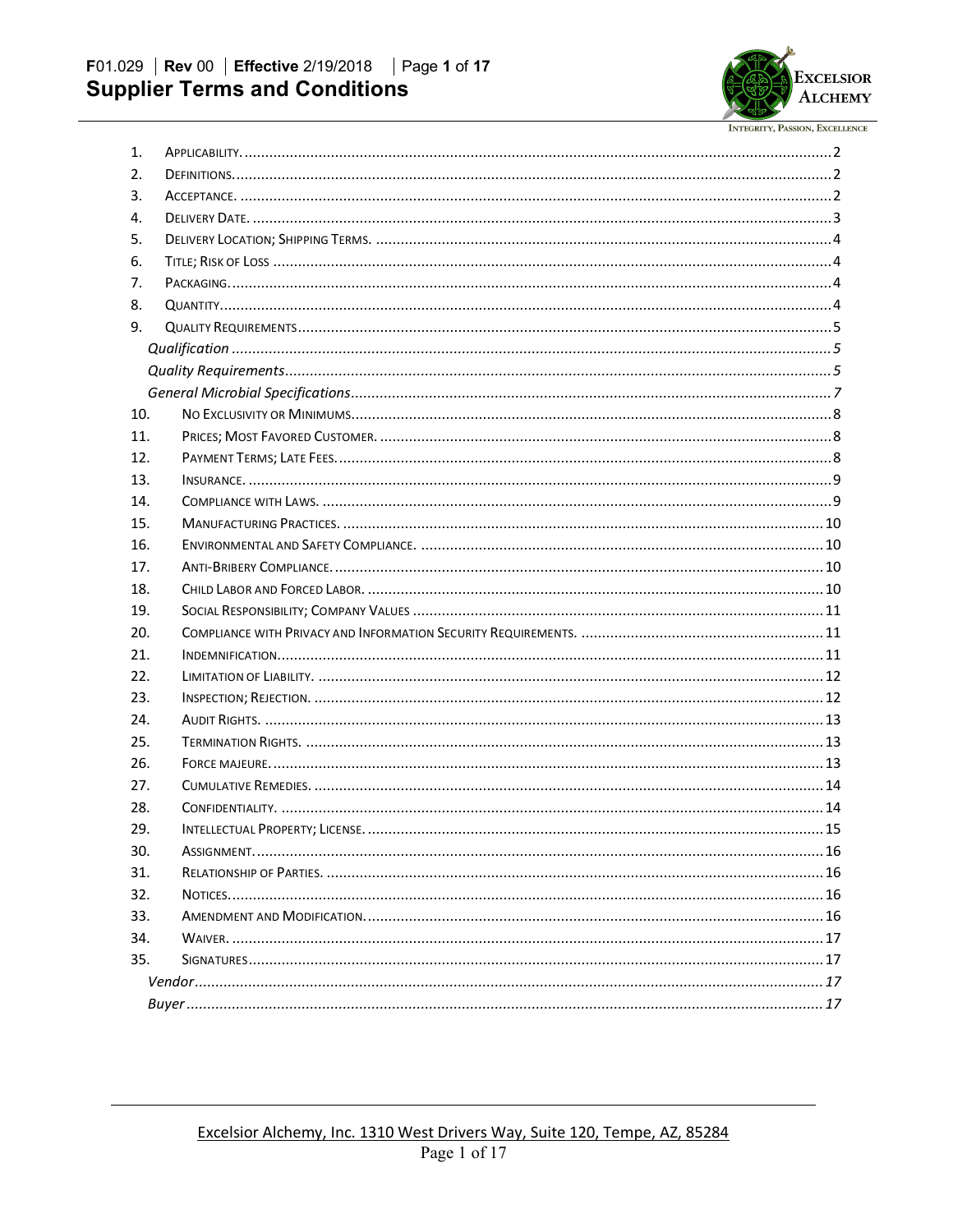

### 1. Applicability.

The purchase and sale of Goods and/or Services pursuant to a Purchase Order (including any repaired or replacement Goods provided, or any Services performed, by Supplier thereunder) are subject to the terms and conditions of a written agreement signed by both Buyer and Supplier under which Buyer submits a Purchase Order, or, in the absence of such signed written agreement, the Terms (as defined in Section 2 below). To the extent there is a conflict between the terms of a written agreement signed by both parties or the Terms, the terms of the written agreement shall govern.

2. Definitions.

"Buyer"

Excelsior Alchemy, Inc. or its affiliate indicated on the Purchase Order

"Goods"

The raw materials, equipment, finished goods, parts, components, articles, or other items covered by the Purchase Order, including any Work Product (as defined herein) and other deliverables (if any) delivered in connection with the performance of the Services

"Purchase Order"

The purchase order issued by Buyer to Supplier

"Services"

The services, work or other performance obligations covered by the Purchase Order

"Supplier"

The individual or entity providing the Goods and/or Services covered by the Purchase Order

"Terms"

These Additional Instructions, Terms & Conditions for Purchases, which may be amended from time to time

## 3. Acceptance.

The Purchase Order is an offer by Buyer to purchase the Goods and/or Services (as applicable) from Supplier in accordance with and subject to the terms herein and therein. The Purchase Order is not binding on Buyer until it is accepted by Supplier. Supplier will be deemed to have accepted the Purchase Order when it (i) sends Buyer notice of acceptance in writing, (ii) starts to perform the Services in accordance with the terms of the Purchase Order, and/or (iii) delivers any or all of the Goods covered by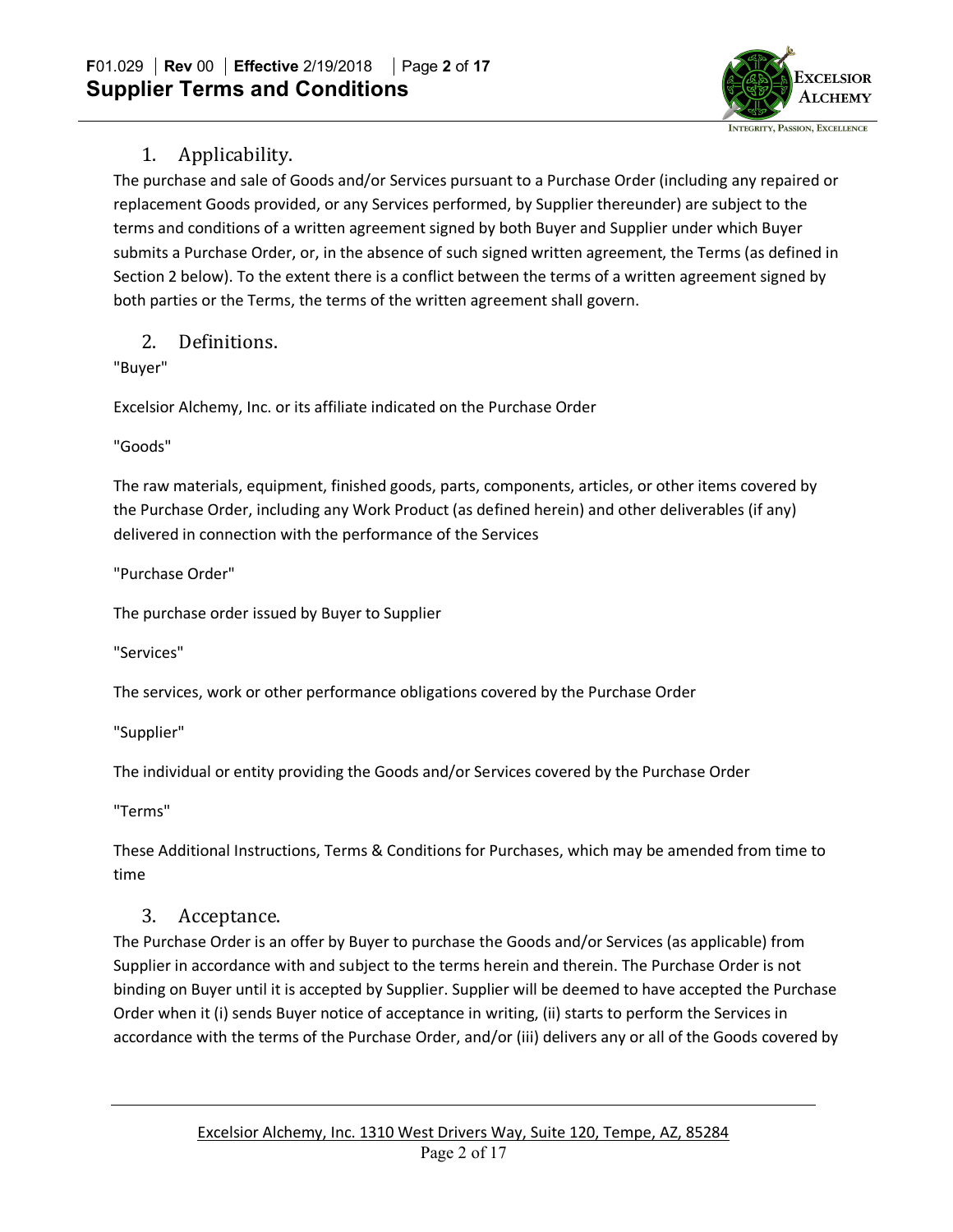

the Purchase Order, whichever occurs first. Buyer may withdraw the Purchase Order at any time before it is accepted by Supplier. No contract will exist except herein provided.

Supplier's acceptance is expressly limited to these Terms. Any proposal, statement of work, quote, invoice, acknowledgement or other communication issued by Supplier in connection with, or otherwise incorporated by reference into, the Purchase Order will be for the purposes of describing in greater detail the Goods and/or Services (as applicable) to be provided and/or for record and accounting purposes only, and any terms or conditions set forth in such communication will not apply to the Purchase Order and will not be considered to be Supplier's exceptions to these Terms. Any additional or different terms proposed by Supplier (including, without limitation, any terms contained in any document incorporated by reference into the Purchase Order) are objected to and rejected and will be deemed a material alteration hereof, unless expressly assented to in writing by Buyer. Furthermore, Buyer will not be bound by, any "disclaimers" or "click to approve" terms or conditions now or hereafter contained in any website used by Buyer in connection with the Goods and/or Services (as applicable) or the Purchase Order.

The Purchase Order, together with any documents incorporated herein and therein by reference, constitutes the sole and entire agreement of the parties with respect to the purchase and sale of the Goods and/or Services (as applicable), and supersedes all prior or contemporaneous understandings, agreements, negotiations, representations and warranties, and communications, both written and oral, with respect to the subject matter of the Purchase Order.

#### 4. Delivery Date.

Supplier will deliver the Goods and/or perform the Services (as applicable) on the date(s) specified in the Purchase Order (the "Delivery Date"). If no delivery date is specified, Supplier will deliver the Goods and/or Services (as applicable) within thirty (30) days of Supplier's receipt of the Purchase Order (which date will be the Delivery Date). Timely delivery of the Goods and/or Services (as applicable) is of the essence. If Supplier fails to deliver the Goods and/or Services (as applicable) in full on the Delivery Date, Buyer may terminate the Purchase Order immediately by providing written notice to Supplier and Supplier will indemnify Buyer and its affiliates and their respective current, future and former officers, employees, directors, agents, customers, successors and assigns (collectively, "Buyer Indemnitees") against any claims, demands, causes of action, losses, damages, direct and indirect costs and expenses or other liability (including costs of product recall), including reasonable attorneys' fees, (collectively, "Losses") directly attributable to Supplier's failure to deliver the Goods and/or Services (as applicable) on the Delivery Date. In addition, Buyer has the right to return any Goods delivered prior to the Delivery Date at Supplier's expense and Supplier will redeliver such Goods on the Delivery Date.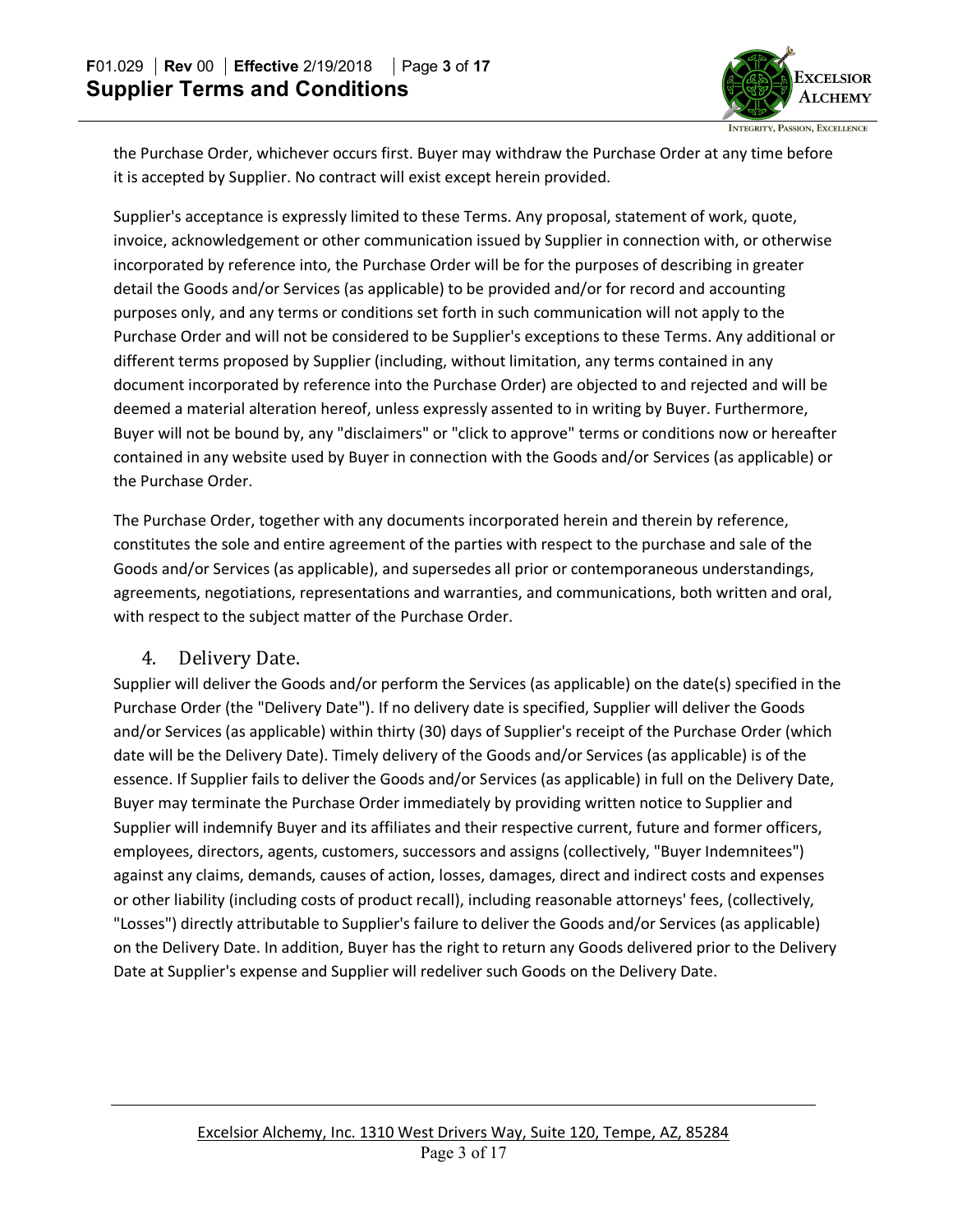

### 5. Delivery Location; Shipping Terms.

All Goods will be delivered to, and all Services will be performed at, the address specified in the Purchase Order (the "Delivery Location") during Buyer's normal business hours or as otherwise instructed by Buyer.

Delivery of the Goods (if any) covered by the Purchase Order will be made in accordance with the delivery terms specified in the Purchase Order.

Buyers carrier information is as follows:

Freight/BOL: MainFreight website (will need to request a log-in and password), Email phx.domestic@mainfreightusa.com, or contact Michelle Grabek (602.383.7227), or any freight coordinator (480.353.9889).

Small Parcel: UPS account #86947W. NOTE - when scheduling UPS, please include the shipment value in order to insure it 100%.

When Goods are delivered to a carrier for transportation, Supplier will give prompt written notice to Buyer and provide Buyer all documents necessary to release the Goods to Buyer.

The "PO Number" indicated in the Purchase Order must appear on all applicable shipping documents, shipping labels, bills of lading, air waybills, invoices, correspondence and any other documents pertaining to the Purchase Order.

### 6. Title; Risk of Loss

If supplier chooses to use its own carrier then title to the Goods covered by the Purchase Order (if any) passes to Buyer upon delivery of the Goods to the Delivery Location. Delivery of the Goods is not complete until such Goods have actually been received and accepted by Buyer. Supplier bears all risk of loss or damage to the Goods until delivery of the Goods to the Delivery Location.

### 7. Packaging.

All Goods covered by the Purchase Order (if any) must be packed for shipment according to Buyer's instructions or, if there are no instructions, in a manner sufficient to ensure that the Goods are delivered in undamaged condition. Supplier must provide Buyer prior written notice if it requires Buyer to return any packaging materials. Any return of such packaging materials will be made at Supplier's expense.

### 8. Quantity.

The specific quantity of Goods ordered (if any) must be delivered in full and not be changed without Buyer's written consent. If Supplier delivers more or less than the quantity of Goods ordered, Buyer may reject all or any of the Goods. Any such rejected Goods will be returned to Supplier at Supplier's risk and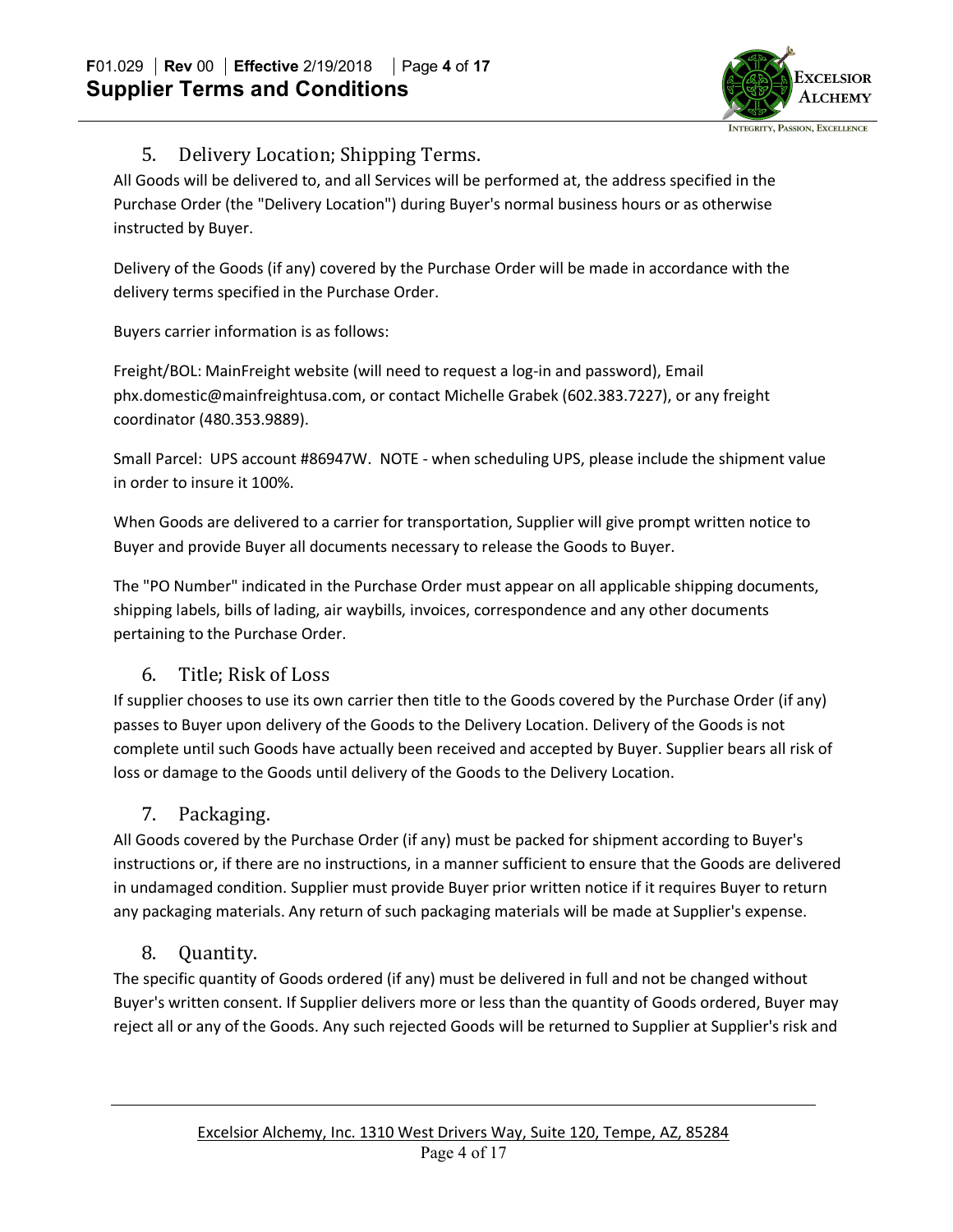

expense. If Buyer does not reject the Goods and instead accepts the delivery of Goods at the increased or reduced quantity, the Price for the Goods will be adjusted on a pro-rata basis.

9. Quality Requirements

Key Terms

Certificate of Analysis (CofA)

Material Specification Sheet (MSS)

Raw Materials (RM)

Certificate of Compliance (CFC) Material Safety Data Sheet (MSDS)

#### *Qualification*

To fulfil purchase orders for Excelsior Alchemy, Inc. you are agreeing to be part of our qualification procedure which includes:

1) Vendor Qualification Questionnaire (www.ExcelsiorAlchemy.com/Supplier-Audit/Form/)

2) Agreeing to our Terms and Conditions (this document)

3) Providing 3 different 250 gram lots (unless otherwise specified or agreed) with Certificate of Analysis (CofA) for vendor qualification testing (if three lots are not available we will consider you an in process vendor and be under greater scrutiny at incoming)

4) Be manufacturing product in an FDA registered cGMP compliant facility and if applicable a certified organic facility.

#### *Quality Requirements*

*Responsibility for Conformance*: By accepting and fulfilling a purchase order and shipping product to buyer, Supplier is agreeing to comply with the buyers Material Specification Sheet (MSS). This document will be provided by our buyer at time of purchase and is available on request at any time. If buyer specifications change we will let Supplier know immediately.

*Approving Received Materials*: Prior to approving any Raw Material (RM), QA of Excelsior Alchemy will first visually inspect the sample before testing. The sample must have a CofA (Certificate of Compliance (CFC) and/ or Material Safety Data Sheet (MSDS) as applicable) for us to confirm that what we are receiving matches our MSS. Depending on the RM, various physical and/or analytical tests are performed in our laboratory and/or an approved 3rd party lab. All samples are tested for microbial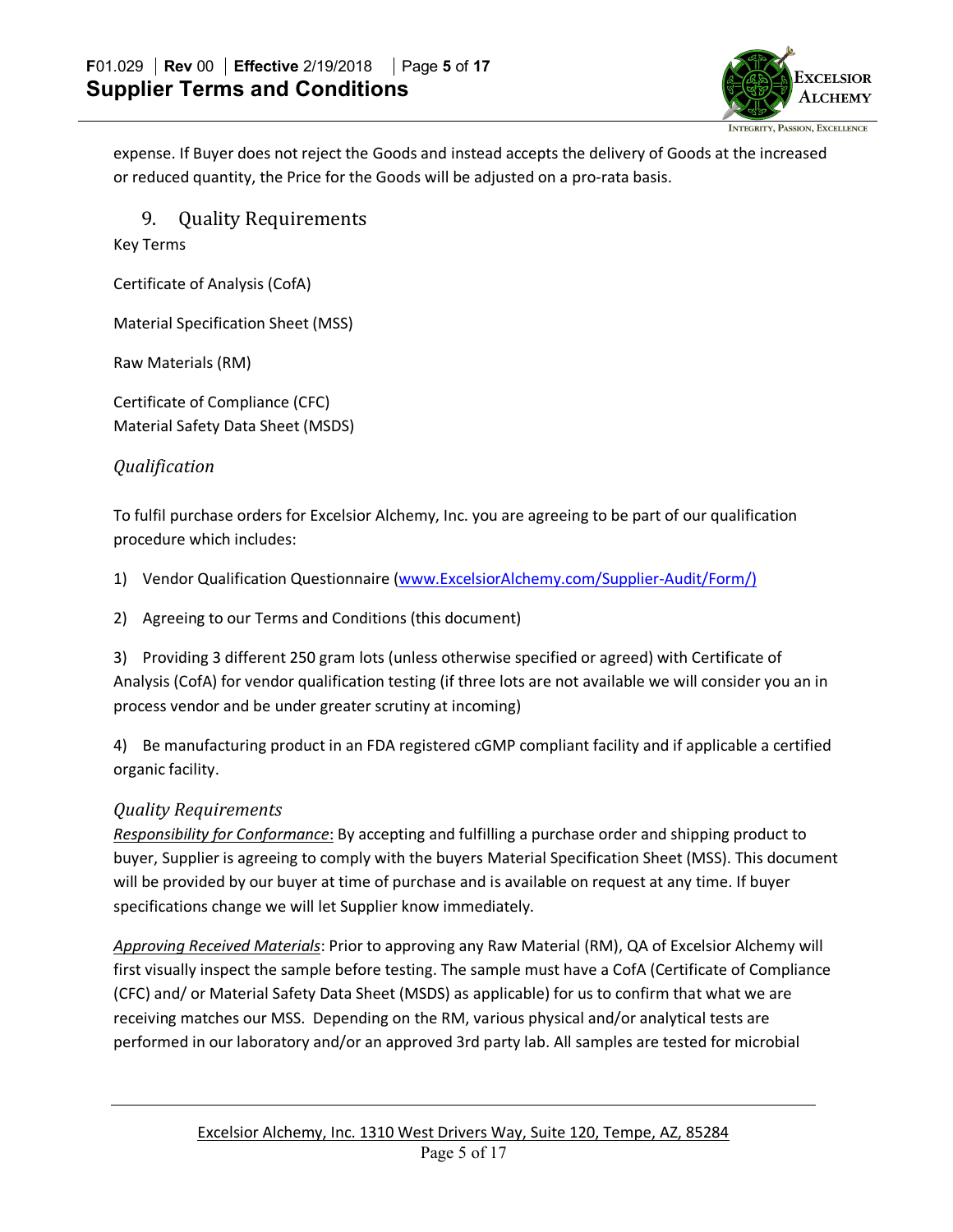

contamination. Once the raw materials has met and exceeded our physical and analytical testing, the RM will be approved.

*Organic Compliance:* Excelsior Alchemy is a certified organic facility. Any RM that has been irradiated, genetically engineered, or contaminated with pesticides /insecticides will be rejected immediately. Any RM that fails to meet the specification on Vendor CofA will be rejected.

*Facility Minimum Requirements* for all RM's and finished products: Gluten Free (<10 PPM), GMO Free, Pesticide Free, Irradiation Free, Solvent Free (See MSS for exceptions), Free of Excipients and Fillers. RM's that test positive for any of these items will be rejected.

*Heavy Metals:* We test ALL incoming RM's. If material fail to meet specifications they will be rejected.

*Documentation:* Seller agrees to provide a Certificate of Analyses with a minimum of

- Manufacturer
- Botanical Name
- Lot Number
- Date of Manufacture
- Date of Expiration
- Microbiology
- Heavy Metals (Lead, Cadmium, Arsenic, Mercury)
- Country of Origin
- Carriers/ Fillers/ Flow Agents/ Excipients/ Additives\*

\* *All carriers, fillers, excipients or other additives* (i.e. any other ingredients) used in RM's must be listed on all CofA provided to Excelsior. Even if carriers are NOT used we require it to be listed as "Other Ingredients: NONE". If you are NOT able to provide a CofA with "Other Ingredients: NONE" then we require an Ingredient Declaration and/or Specification document indicating there are no additional ingredients.

*Verification of RM Specifications*: Seller CofA and Specification Data MUST be provided prior to shipping so our quality department can review and approve. We will test your seller CofA against our provided MSS with a minimum as follows:

- Botanical Identity
- Microbiology
- Heavy Metals
- Assay
- Gluten Free (< 10 ppm)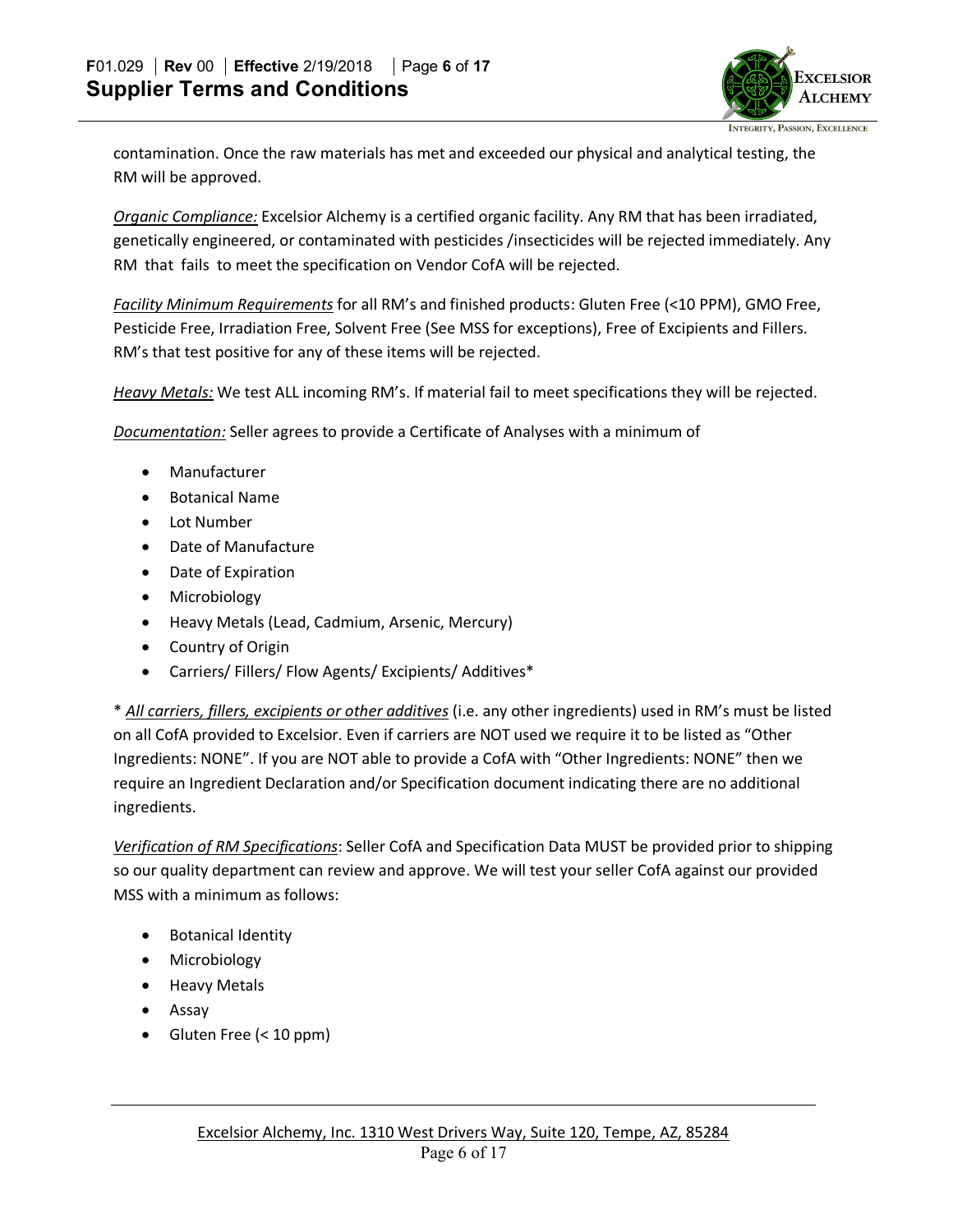

ALL RM's must also comply with the following specifications:

- Non GMO (free of)
- Non Irradiated (free of)
- No Pesticides (free of)
- Solvent Free (except water and alcohol)

If the RM fails to meet the specifications it will be rejected and it is the responsibility of the seller to replace or credit EA for the full amount including shipping. EA will provide test data to verify reason for rejection.

If Supplier makes any changes to the ingredient manufacturing process, country of origin, and/ or specifications EA will be immediately notified and provide any documents corresponding to those changes prior to any shipments of the new RM.

Seller agrees to hold a 250 gram retention sample of any RM lots shipped to EA.

If contamination found after receipt or when finished product is manufactured and traced back to Suppliers RM, Supplier is responsible for compensation of losses.

If there is a recall due to contamination of Suppliers ingredient whether recall is initiated by Excelsior Alchemy, Supplier, or Regulatory Authority, Supplier is responsible for compensation of losses including finished product manufacture and any costs incurred with recall.

#### *General Microbial Specifications*

Whole Botanical Micro Specification

| <b>Aerobic Plate Count</b> | < 750,000 cfu/g         |
|----------------------------|-------------------------|
|                            |                         |
| Yeast & Mold               | $< 1,000$ cfu/g         |
| <b>Total Coliform</b>      | $< 5,000 \text{ cfu/g}$ |
| Enterobacteriaceae         | $< 5,000 \text{ cfu/g}$ |
| Salmonella                 | None Detected           |
| E. Coli                    | None Detected           |
| S. Aureus                  | None Detected           |

Botanical Extract Micro Specification

| <b>Aerobic Plate Count</b> | $< 10,000$ cfu/g      |
|----------------------------|-----------------------|
| Yeast & Mold               | $< 1,000$ cfu/g       |
| <b>Total Coliform</b>      | $< 100 \text{ cfu/g}$ |
| Enterobacteriaceae         | $< 100 \text{ cfu/g}$ |
| Salmonella                 | None Detected         |
| E. Coli                    | None Detected         |
| S. Aureus                  | None Detected         |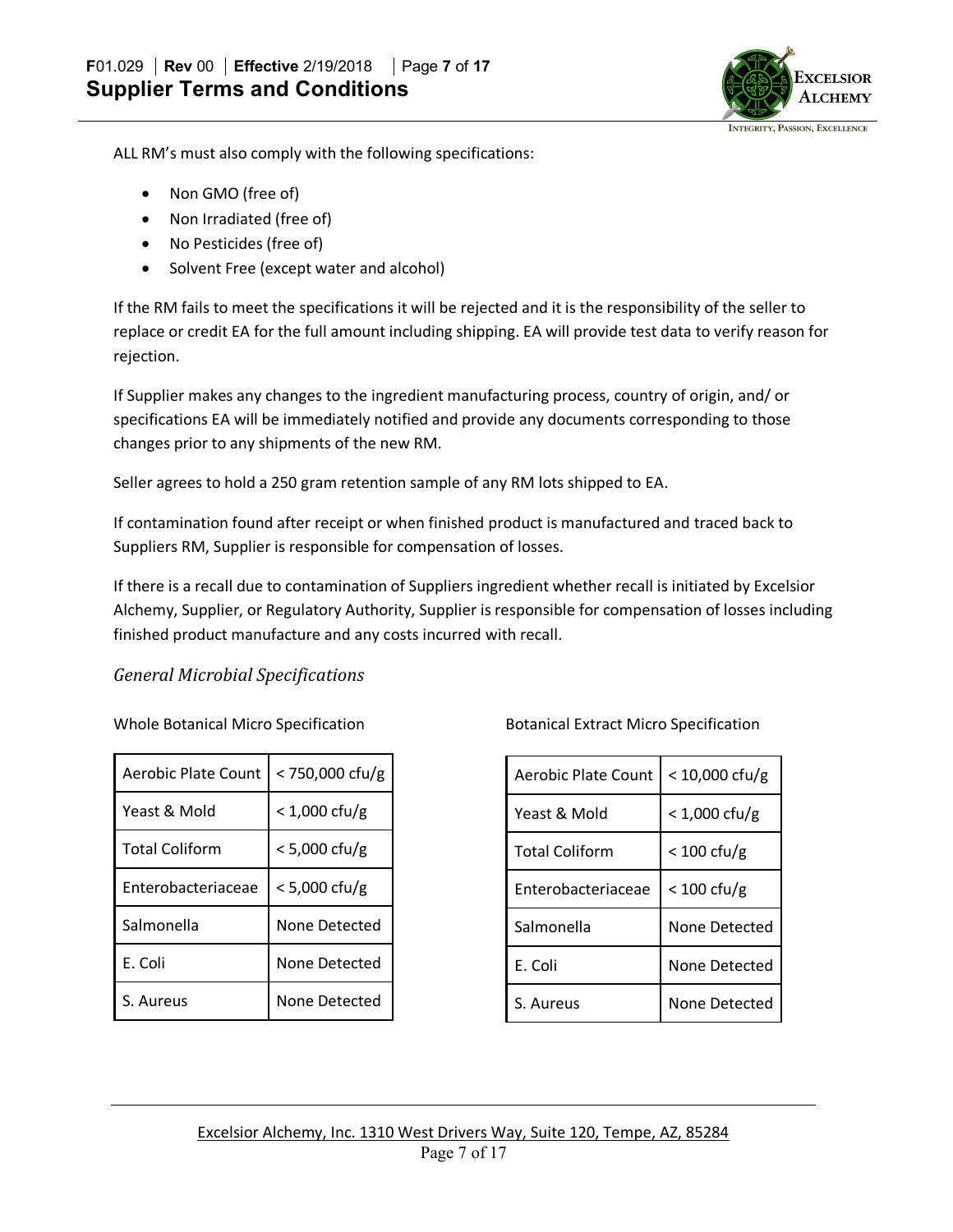

### 10. No Exclusivity or Minimums.

The Purchase Order is a non-exclusive agreement. Buyer is free to engage others to provide goods or services the same as or similar to the Goods and/or Services (if any) to be provided under the Purchase Order. Buyer is not obligated to any minimum purchase or future purchase obligations under the Purchase Order.

## 11. Prices: Most Favored Customer.

The price of the Goods and/or Services (as applicable) is the price stated in the Purchase Order (the "Price"). If no Price is specified in the Purchase Order, the Price will be (i) the price set out in Supplier's published price list in force as of the date of the Purchase Order, or (ii) the price last quoted or billed by Supplier at the prevailing market price, whichever is lower.

Supplier warrants that the Prices for the Goods and/or Services (as applicable) to be provided are not less favorable than those currently extended to any other customer for the same or similar goods and services. In the event Supplier reduces its prices for such goods or services prior to accepting the Purchase Order or during the term of performance of the Purchase Order, Supplier agrees to reduce the Prices charged to Buyer accordingly.

Supplier warrants that the Prices shown in the Purchase Order are complete and inclusive of all charges including, without limitation, charges for shipping, packaging, labeling, custom duties, taxes, insurance, storage, boxing and crating.

No additional charges will be added to the Price, nor will any increase in the Price last quoted or charged to Buyer be effective, whether due to increased materials, labor or transportation costs or otherwise, without the prior written consent of Buyer.

### 12. Payment Terms; Late Fees.

Supplier will not issue an invoice to Buyer prior to delivery of the Goods and/or completion of the Services (as applicable) and then only in accordance with these Terms. All invoices and payments hereunder will be denominated in US dollars, unless otherwise required by Law or agreed to by the parties.

Buyer will pay all properly invoiced amounts due to Supplier in accordance with the payment terms specified in the Purchase Order. If no payment terms are specified, Buyer will pay all properly invoiced amounts due to Supplier within ninety (90) days after Buyer's receipt of such invoice (or within such shorter period of time as required by Law).

Notwithstanding anything to the contrary contained in this Section, Buyer may withhold from payment any amounts disputed by Buyer in good faith. In the event of a payment dispute, Buyer will deliver a written statement to Supplier listing all disputed items and providing a reasonably detailed description of each disputed item. The parties will seek to resolve all such disputes expeditiously and in good faith.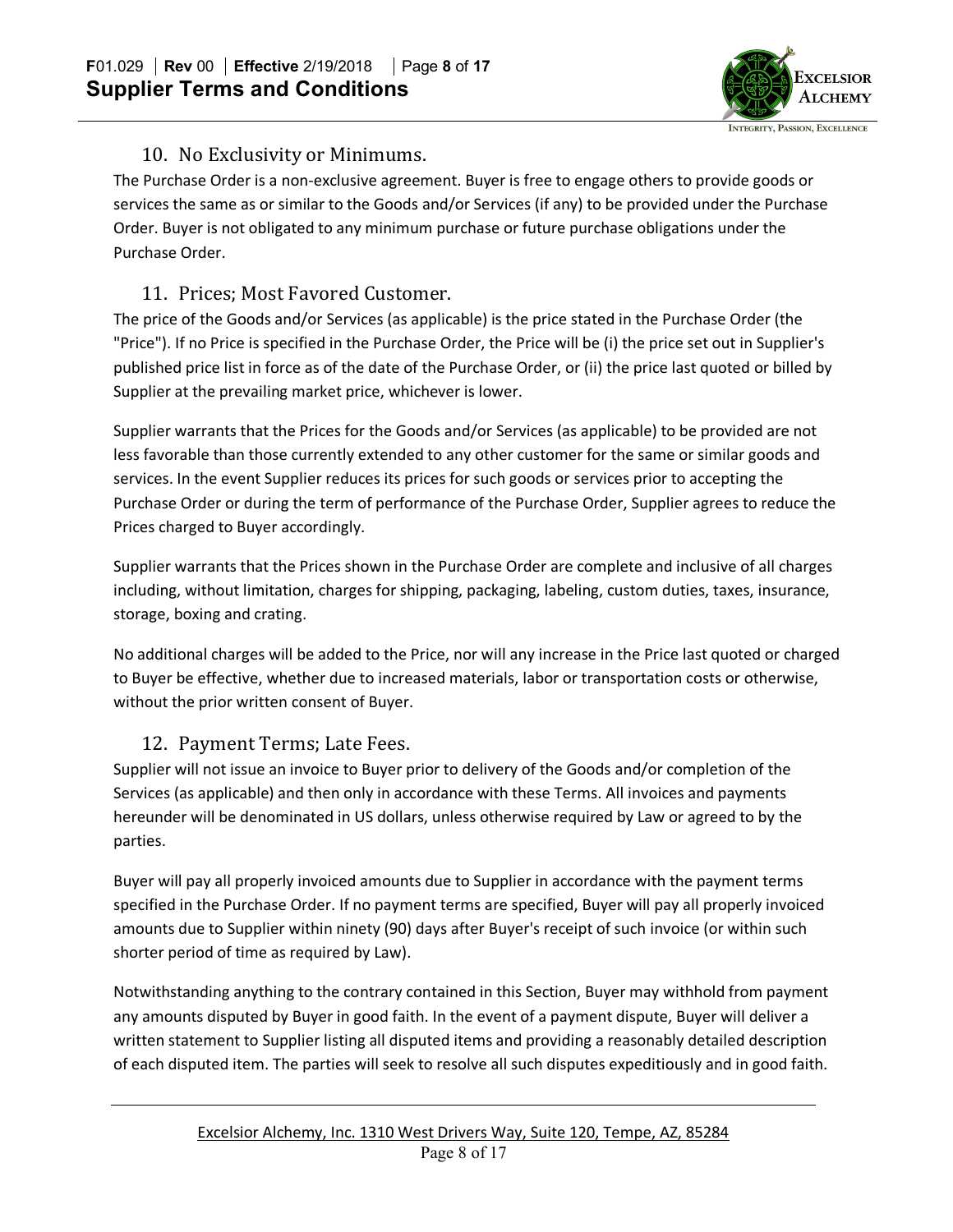

Supplier will continue performing its obligations under the Purchase Order notwithstanding any such dispute.

Without prejudice to any other right or remedy it may have, Buyer reserves the right to set off or recoup, at any time, any amount owing to it by Supplier against any amount payable by Buyer to Supplier.

If Buyer fails to pay any undisputed amount due to Supplier under the Purchase Order by the applicable payment date, then Buyer will be charged such fees and/or interest (if any) as may be imposed by Law; provided that in no event shall interest accrue at a rate in excess of 2% per annum above the Bank of England's base rate from time to time.

Supplier is responsible for ensuring that invoices are sent to the correct accounts payable address:

Excelsior Alchemy, Inc. 1310 West Drivers Way, Suite 120, Tempe, AZ, 85284 Lynn.Dame@ExcelsiorAlchemy.com

#### 13. Insurance.

Supplier will be solely responsible for maintaining such adequate health, auto, workers' compensation, unemployment compensation, disability, liability, and other insurance, as is required by Law or as is the common practice in Supplier's trades or businesses, whichever affords greater coverage. Supplier will provide adequate coverage for any of Buyer's property under the care, custody or control of Supplier. In no event will the foregoing coverage limits affect or limit in any manner Supplier's contractual liability for indemnification under these Terms. Damage to Buyer's premises or manufacturing facilities caused by Supplier's workmen will be repaired to the satisfaction of Buyer at Supplier's expense. Upon request, Supplier will provide Buyer with certificates of insurance or evidence of coverage provided by a carrier, or carriers with an A.M. Best rating of at least A- and stating that Excelsior Alchemy, Inc. and its affiliates are Additional Insured.

### 14. Compliance with Laws.

In performing its obligations under the Purchase Order, Supplier will comply (and will require all of its employees and other agents involved in Supplier's performance under the Purchase Order to comply) with all applicable federal, state, local and foreign laws (including, without limitation, common law), rules, statutes, regulations, ordinances, and other provisions having the full force and effect of law, and orders, policies, judgments or requirements of any governmental or regulatory authority, including, without limitation, those described in greater detail in these Terms (each a "Law" and collectively, "Laws").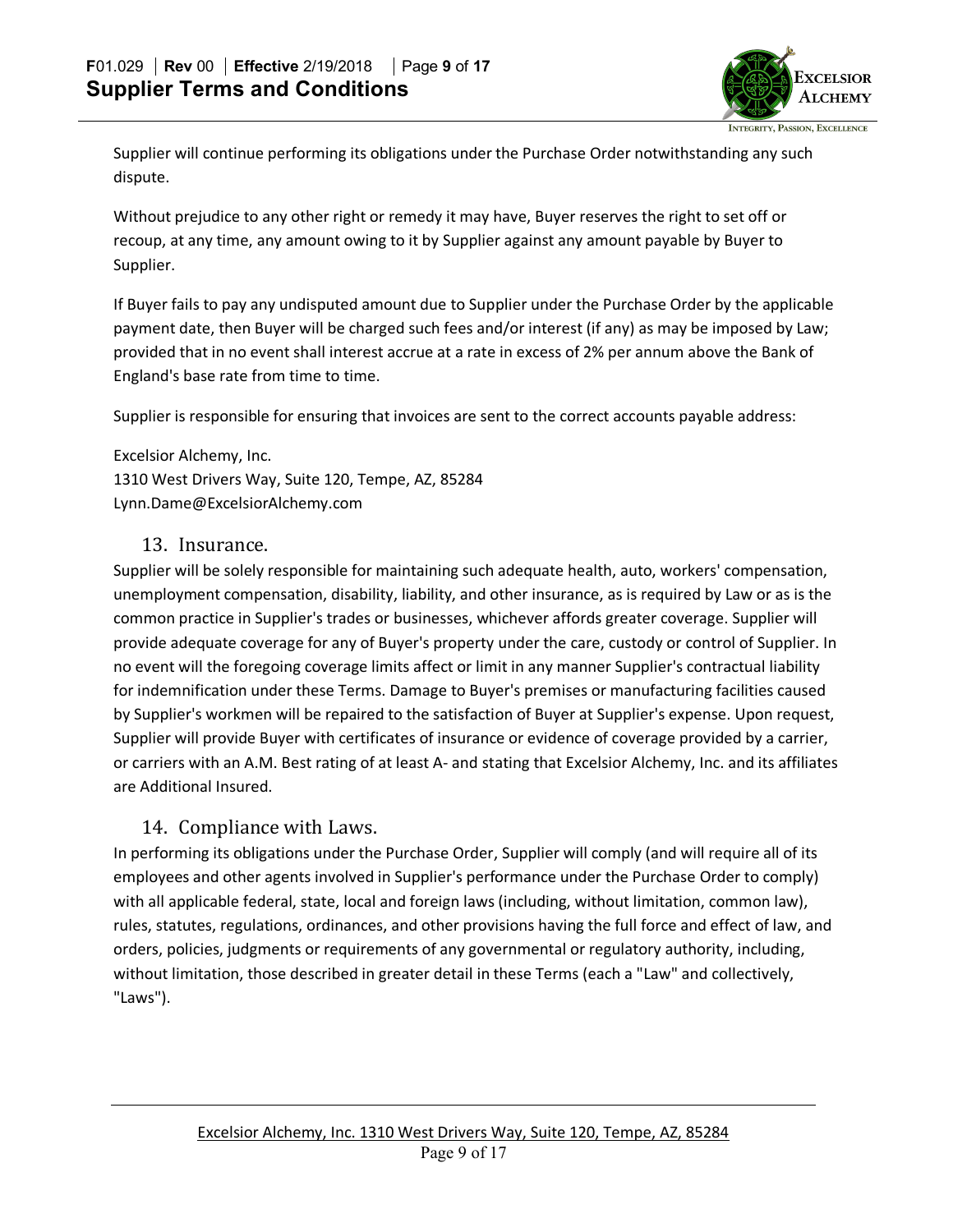

### 15. Manufacturing Practices.

If Buyer advises Supplier that the Goods (if any) to be delivered under the Purchase Order will be used in finished product that is regulated by the United States Food and Drug Administration and/or any other applicable governmental or regulatory authority, then Supplier will follow all current good manufacturing practices stipulated or promulgated by such governmental or regulatory authority, as the same may be changed from time to time, that are applicable to the manufacture, packaging, labeling, handling, shipping or storage of such Goods. In all cases, Supplier warrants that the Goods (if any) to be delivered under the Purchase Order have been manufactured in compliance with the Fair Labor Standards Act, if applicable, or such comparable foreign Law, and all other applicable Laws.

## 16. Environmental and Safety Compliance.

Any Goods supplied under the Purchase Order (if any), and the manufacture of such Goods, will comply in all respects with the applicable Laws related to the pollution or protection of the environment or human health and safety, including without limitation, the U.S. Toxic Substances Control Act of 1976, as amended (15 USC § 2601, et seq.), if applicable, or such comparable foreign Law. Supplier warrants it will notify Buyer in advance of any proposed change in the Goods supplied under the Purchase Order which may alter or add to any of the Chemical Abstract Service (CAS) number(s) for raw materials listed in the Specifications. Any such changes must be mutually agreed upon by Buyer and Supplier prior to shipment to Buyer.

Any Goods supplied under the Purchase Order, and the manufacture of such Goods, will comply in all respects with the Occupational Safety and Health Act of 1970, as amended (29 USC § 651, et seq.) and the applicable requirements of the Occupational Safety and Health Administration, if applicable, or such comparable foreign Law.

# 17. Anti-Bribery Compliance.

Supplier acknowledges that Buyer is subject to the U.S. Foreign Corrupt Practices Act, the UK Bribery Act and anti-bribery and anti-corruption Laws in various other jurisdictions. Supplier will (a) comply in all respects with such Laws, including the comparable Laws of all jurisdictions where it or its agents are conducting business, (b) provide written certification of its compliance with the foregoing when asked by Buyer, and (c) cooperate with Buyer and its designees at Supplier's expense in any inquiry or investigation of Supplier or its agents regarding their conduct or alleged conduct relating to compliance or failure to comply with any of the foregoing.

# 18. Child Labor and Forced Labor.

Supplier warrants that it does not employ children, prison labor, indentured labor, bonded labor or use corporal or other forms of mental and physical coercion as a form of discipline. Moreover, Supplier agrees that it will not conduct business with vendors employing children, prison labor, indentured labor, bonded labor or who use corporal punishment or other forms of mental and physical coercion as a form of discipline. In the absence of any national or local Law, Buyer and Supplier agree to define "child" as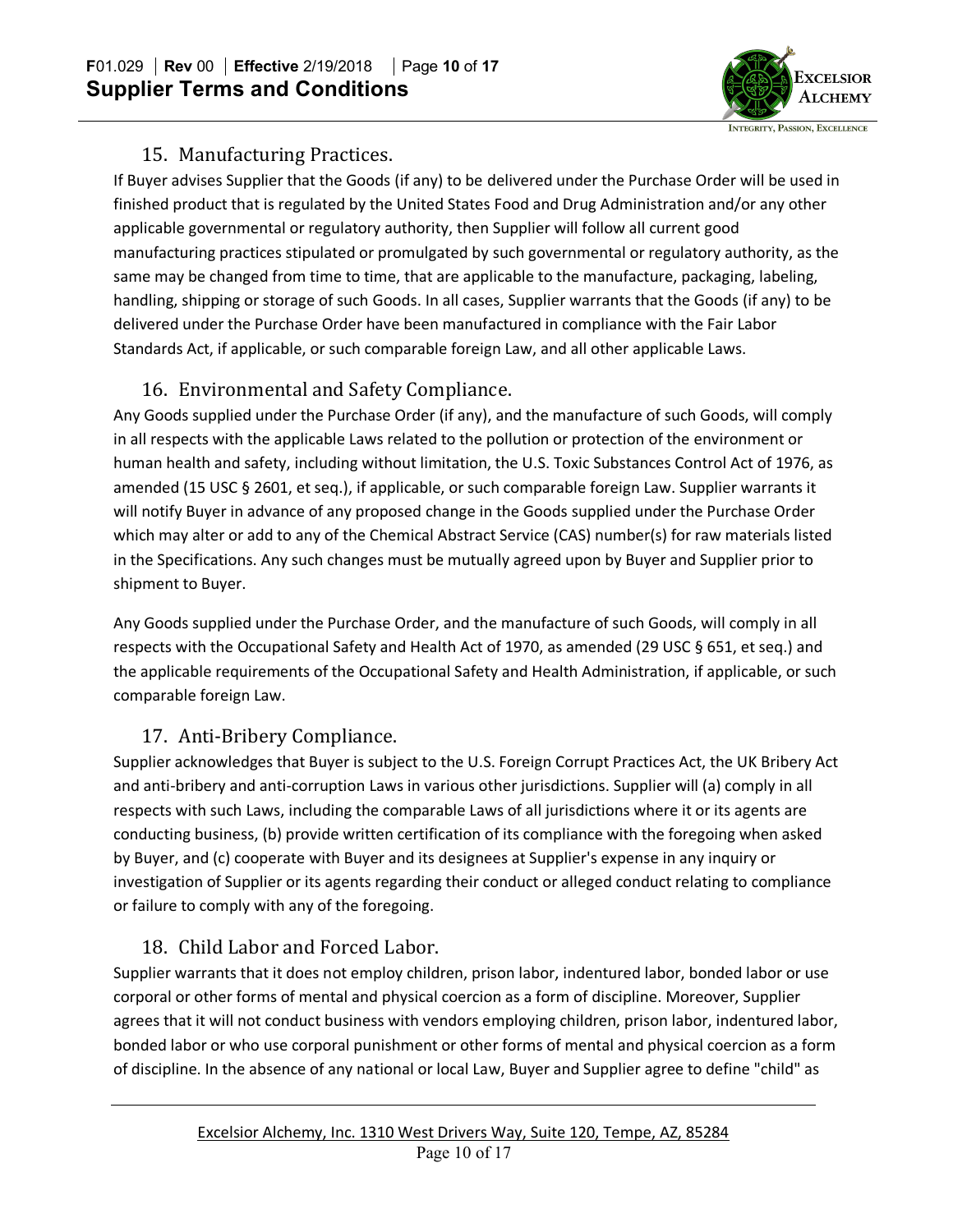

less than 15 years of age. If local minimum age Law is set below 15 years of age, but is in accordance with exceptions under International Labor Organization (ILO) Convention 138, the lower age will apply.

## 19. Social Responsibility; Company Values

Supplier warrants that it is in compliance with, and requires its employees and permitted subcontractors and any person under its control to comply with, all applicable Laws relating to ethical and responsible standards of behavior, including, without limitation, those dealing with human rights (including, without limitation, human trafficking and slavery), environmental protection, sustainable development and bribery and corruption.

# 20. Compliance with Privacy and Information Security Requirements.

If Supplier collects, processes and/or stores on behalf of Buyer any personal health information or personally identifiable information (e.g., name, Social Security number, payment card account information, medical information, etc.) (collectively, "Personal Information"), then Supplier shall: (i) process such Personal Information only on behalf of and for the benefit of Buyer, (ii) hold such Personal Information in strict confidence and limit access to those of Supplier's personnel who have a need to know the Personal Information to perform the Services and who have explicitly agreed in writing to hold such information in confidence; (iii) not transfer Personal Information outside the United States without the explicit written consent of Buyer; (iv) as applicable, implement appropriate measures designed to protect the Personal Information against the specific risks associated with transmission over a network and/or the internet; (v) unless otherwise required by Law, not share, transfer, disclose or otherwise provide access to any Personal Information to any third party, or contract any of its rights or obligations concerning Personal Information to a third party; (vi) comply with (A) all applicable Laws relating in any way to the privacy, confidentiality or security of Personal Information, (B) all applicable industry standards concerning privacy, data protection, confidentiality or information security; and (C) Buyer's written requirements relating in any way to the privacy, confidentiality and security of Personal Information.

In addition to any other obligation under these Terms, upon the occurrence of a breach involving Personal Information in the possession, custody or control of Supplier or for which Supplier is otherwise responsible, Supplier shall (i) reimburse Buyer on demand for all internal and external costs incurred by Buyer associated with investigating, addressing and responding to such breach, and (ii) indemnify and hold harmless the Buyer Indemnitees from, and at Buyer's option defend against, any and all losses that Buyer Indemnitees may incur as a result of any violation of this Section by Supplier or its agents.

# 21. Indemnification.

Supplier agrees to indemnify, defend and hold harmless the Buyer Indemnities from and against any and all Losses arising out of or resulting in any way from (i) Supplier's manufacture and/or supply of Goods to Buyer, (ii) Supplier's performance of Services, (iii) any defect in the Goods, (iv) the negligence or willful misconduct of Supplier, its agents or employees, (v) any claim for bodily injury or death, damage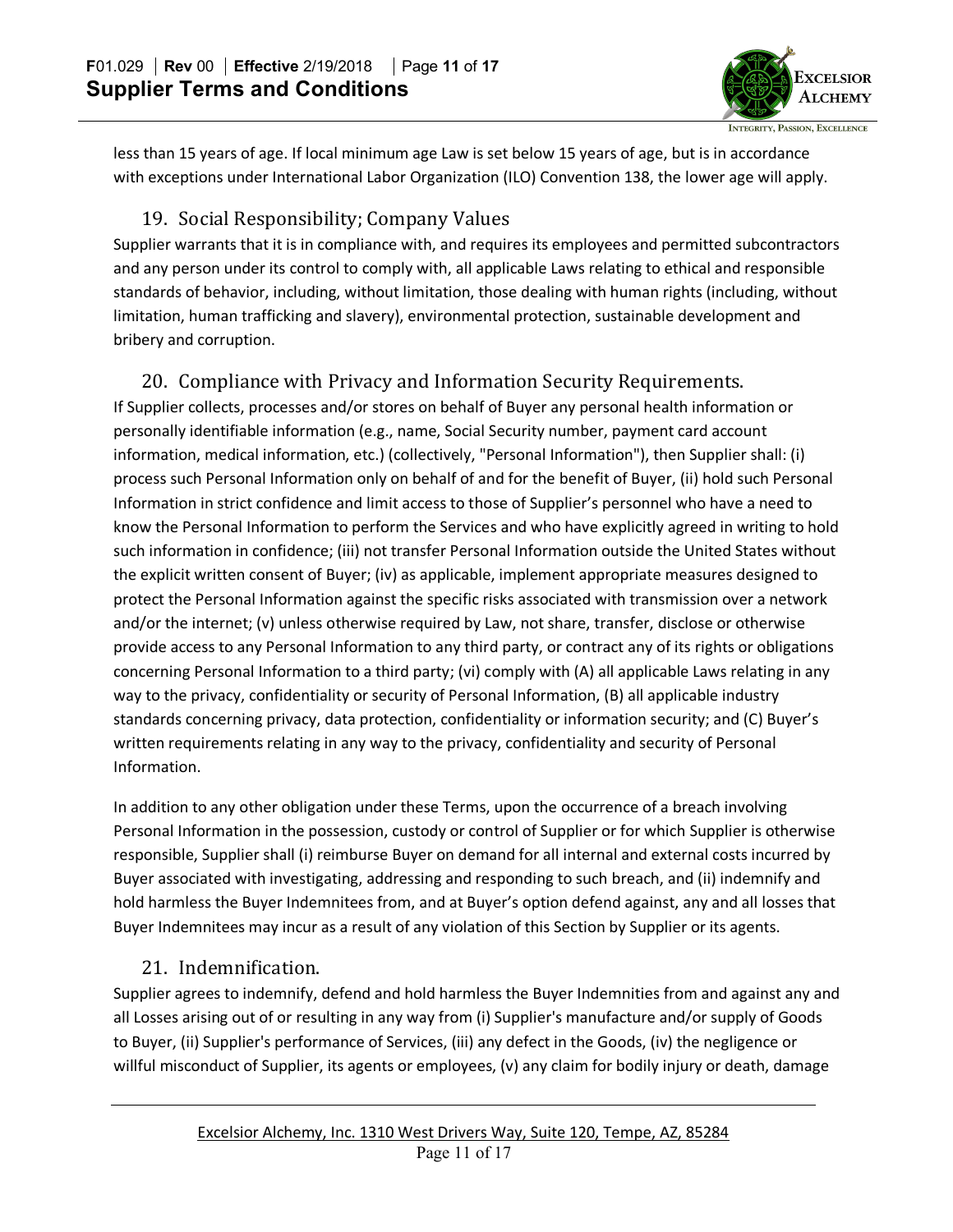

to property or any claim by an employee or subcontractor of Supplier for wages and benefits, (vi) Supplier's breach of any representation, warranty, covenant or other obligation hereunder (including, without limitation, with respect to its compliance with Buyer's Value's), and/or (vii) the infringement of any third party proprietary rights with respect to (A) Services performed by Supplier, and/or (B) Goods supplied by Supplier (including, without limitation, with respect to Supplier's manufacture and/or Buyer's use or possession thereof).

Supplier's obligation to indemnify will survive the expiration or termination of the Purchase Order by either party for any reason. Supplier may, at its option, conduct the defense of any third party action and Buyer will cooperate with Supplier's defense as reasonably requested. If the use or sale of any Goods is enjoined as a result of any action or proceeding, in addition to such other rights or remedies that Buyer may have hereunder or by Law, Supplier, at no expense to Buyer, will obtain for Buyer and its customers the right to use and sell said item, or will substitute an equivalent item, acceptable to Buyer, and extend this indemnity with respect to such item. In the event that Supplier is unable to secure such rights of use or to secure an equivalent item as a substitute for Buyer or its customers, Supplier will indemnify the Buyer Indemnities for any and all Losses sustained by reason of such injunction.

### 22. Limitation of Liability.

BUYER SHALL NOT BE LIABLE TO SUPPLIER OR ANY THIRD PARTY FOR ANY INDIRECT, INCIDENTAL, SPECIAL, PUNITIVE, EXEMPLARY OR CONSEQUENTIAL DAMAGES, WHETHER IN AN ACTION IN CONTRACT OR TORT (INCLUDING NEGLIGENCE AND STRICT LIABILITY) RESULTING FROM BUYER'S PERFORMANCE OR ANY FAILURE TO PERFORM HEREUNDER INCLUDING, BUT NOT LIMITED TO, LOSS OF ANTICIPATED PROFITS OR BENEFITS, EVEN IF BUYER HAS BEEN ADVISED OF THE POSSIBILITY OF SUCH DAMAGES.

## 23. Inspection; Rejection.

All Goods and Services are subject to Buyer's right of inspection and rejection on or after the Delivery Date. Buyer, at its sole option, may inspect all or a sample of the Goods, and may reject all or any portion of the Goods if it determines the Goods are defective or otherwise do not conform to the descriptions and specifications delivered in connection with in the Purchase Order or otherwise communicated to Supplier in writing. If Buyer rejects any portion of the Goods and/or Services (as applicable), Buyer has the right, effective upon written notice to Supplier, to: (i) rescind the Purchase Order in its entirety; (ii) accept the defective and/or non-conforming Goods and/or Services (as applicable) at a reasonably reduced Price; or (iii) reject the non-conforming Goods and/or Services (as applicable) and require the replacement or reperformance (as applicable) thereof.

If Buyer requires replacement or reperformance of non-conforming Goods and/or Services (as applicable), Supplier will, at its expense, promptly replace or reperform the non-conforming Goods and/or Services (as applicable) and pay for all related expenses, including, but not limited to, transportation charges for the return of the non-conforming Goods and the delivery of replacement Goods. If Supplier fails to timely deliver replacement Goods or reperform Services (as applicable), Buyer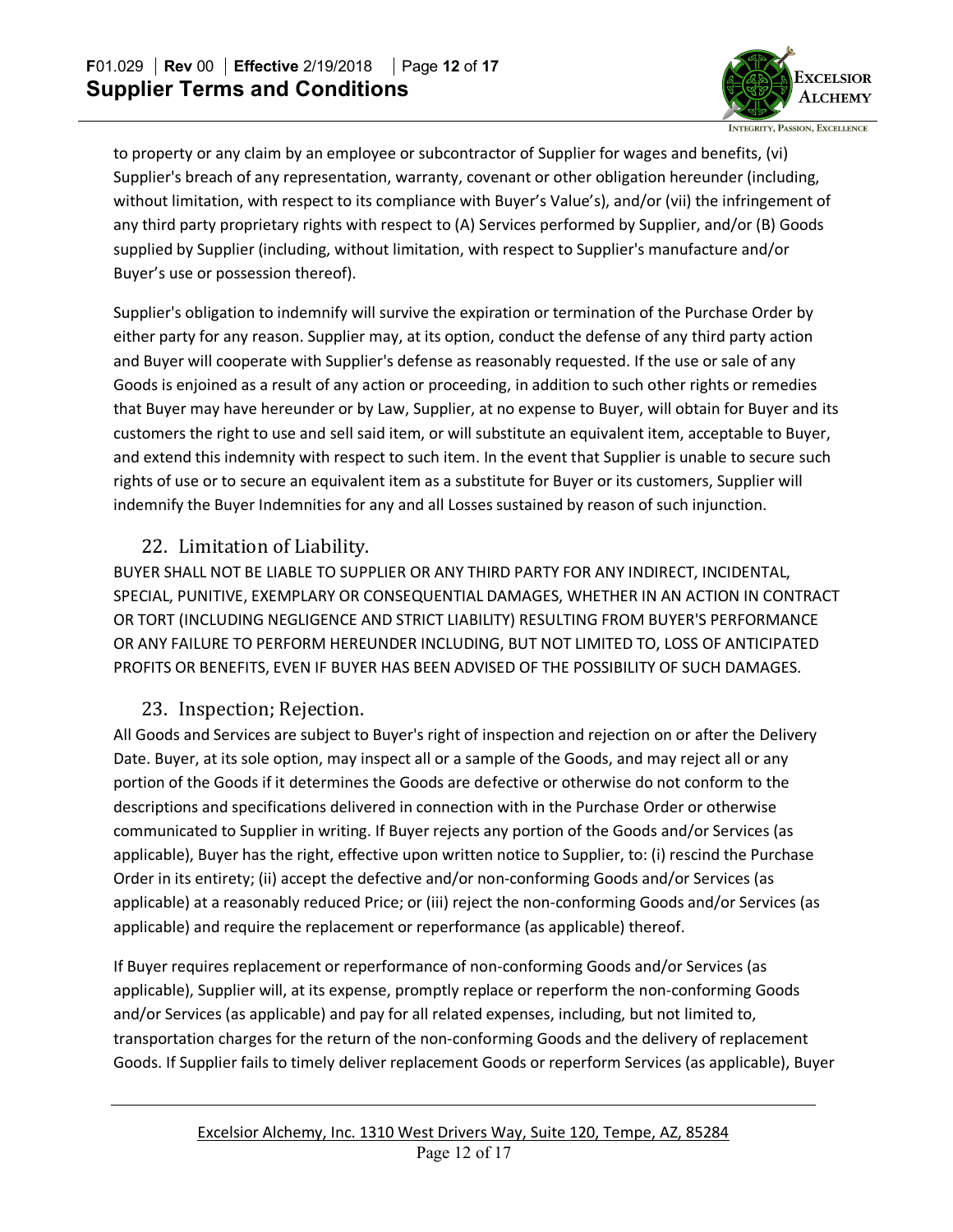

may replace the non-conforming Goods and/or Services (as applicable) with goods and/or services (as applicable) from a third party and charge Supplier the cost thereof and terminate the Purchase Order for cause.

Any inspection or other action by Buyer under this Section will not reduce or otherwise affect Supplier's obligations under the Purchase Order, and Buyer will have the right to conduct further inspections after Supplier has carried out its remedial actions. Acceptance by Buyer will not occur unless and until (i) with respect to Goods installed by Supplier, any acceptance tests or programs described in the Purchase Order or attachments thereto are completed to Buyer's satisfaction, as evidenced by an acceptance certificate signed by Buyer, (ii) with respect to any Services performed by Supplier, such Services are completed to Buyer's satisfaction, as evidenced by any acceptance certificate signed by Buyer, or (iii) with respect to Goods not installed by Supplier, Buyer has not notified Supplier, within thirty (30) days following receipt of the Goods by Buyer, that Goods are defective or otherwise do not conform to Specifications.

### 24. Audit Rights.

Buyer (and its representatives) has the right, during normal working hours and upon reasonable advance notice, to audit Supplier's facilities and examine Supplier's books and records to verify compliance with its obligations hereunder, including, without limitation, its compliance with Laws and Buyer's Values.

### 25. Termination Rights.

Buyer reserves the right to cancel all or any part of the undelivered portion of the Purchase Order if Supplier does not provide conforming Goods and/or Services as specified, time being of the essence, or if Supplier breaches any of the terms hereof including, without limitation, the Warranties.

Buyer further reserves the right to terminate the Purchase Order in whole or in part for convenience upon written notice to Supplier, in which event Supplier will be entitled only to reasonable termination charges consisting of actual direct costs resulting from termination.

### 26. Force majeure.

Neither party will be liable for any delay or failure in performing its obligations under the Purchase Order (including failure to take delivery of the Goods) to the extent that such delay or failure is caused, without such party's fault or negligence, by a Force Majeure Event. For purposes of these Terms, a "Force Majeure Event" refers to the occurrence of unforeseeable and/or unavoidable circumstances beyond a party's control that, by their nature, make such party's performance commercially impractical, including, but not limited to, acts of God or the public enemy, fire, flood, acts of war, government action, accident, earthquakes, explosion, epidemic, invasion, hostilities, terrorist acts, riots, strike, embargoes or industrial disturbances. A party's economic hardship or changes in market conditions are not considered Force Majeure Events excusing such party's performance. Supplier will use all diligent efforts to end the failure or delay of its performance, ensure that the effects of any Force Majeure Event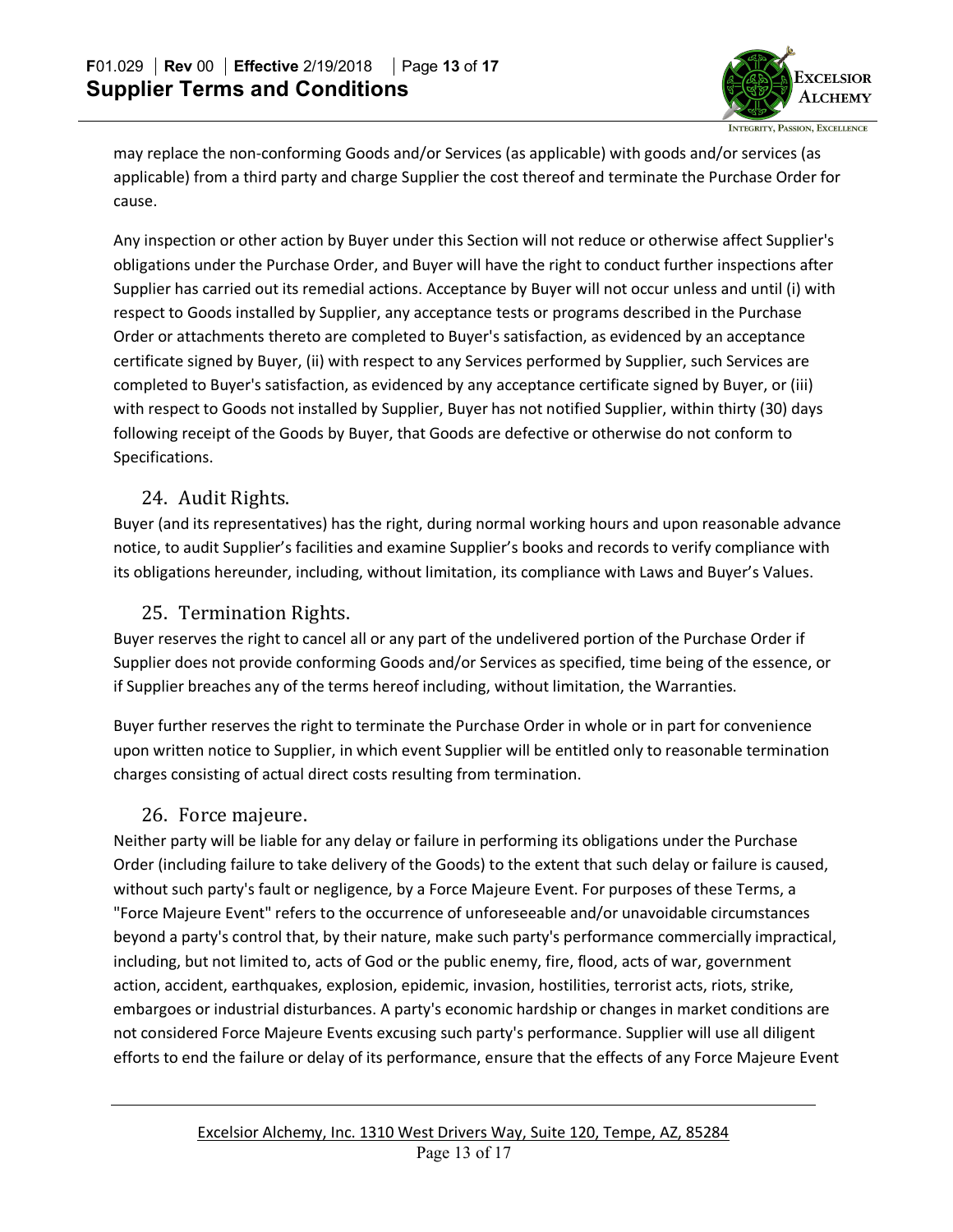

are minimized and resume performance under the Purchase Order. If a Force Majeure Event prevents Supplier from carrying out its obligations under the Purchase Order for a continuous period of more than thirty (30) days, Buyer may terminate the Purchase Order immediately by giving written notice to Supplier.

## 27. Cumulative Remedies.

Every right and remedy reserved by Buyer will be cumulative and additional to any other or further remedies provided in Law or equity or in these Terms.

## 28. Confidentiality.

If the parties have executed a separate confidentiality agreement (a "CDA"), the terms of such CDA will govern the disclosure and receipt of Confidential Information (as defined in the CDA) by and between the parties. If a CDA is not in effect between the parties, the remainder of this Section will apply.

Supplier agrees to keep all Confidential Information (as defined below) in confidence during and following termination or expiration of the Purchase Order.

Confidential Information includes but is not limited to any and all information or material that is proprietary or commercially valuable to Buyer, including, without limitation, know-how, technical information, data, trade secrets, inventions (whether patented or unpatented), technologies, samples and materials, research or business plans, products, services, customer and supplier lists, operations, manufacturing processes, software, hardware, equipment, databases, discoveries, formulas, diagrams, drawings, graphs, blueprints, specifications, laboratory books, records, designs, analyses, test materials, compounds, computer programs in human or machine-readable code (including notes, spread-sheets and flow-charts), marketing, financial, manufacturing and other business data and projections (including, without limitation, operation costs, profit margins, raw materials, sales information, production and technology costs), unpublished documents, and the contents and existence of the Purchase Order. Confidential Information will include the confidential information of any third party who has given Buyer the right to use such confidential information subject to a non-disclosure agreement between Buyer and such third party. Confidential Information need not be labeled as such to enjoy the protections afforded the same but need only be of the kind generally understood to be confidential, proprietary or commercially valuable.

Confidential Information does not include any information that (i) Supplier lawfully knew without restriction on disclosure before Buyer disclosed it to Supplier, (ii) is now or becomes publicly known through no wrongful act or failure to act of Supplier, (iii) Supplier developed independently without use of Confidential Information, as evidenced by appropriate documentation, or (iv) is hereafter lawfully furnished to Supplier by a third party as a matter of right and without restriction on disclosure. In addition, Supplier may disclose Confidential Information which is required to be disclosed pursuant to a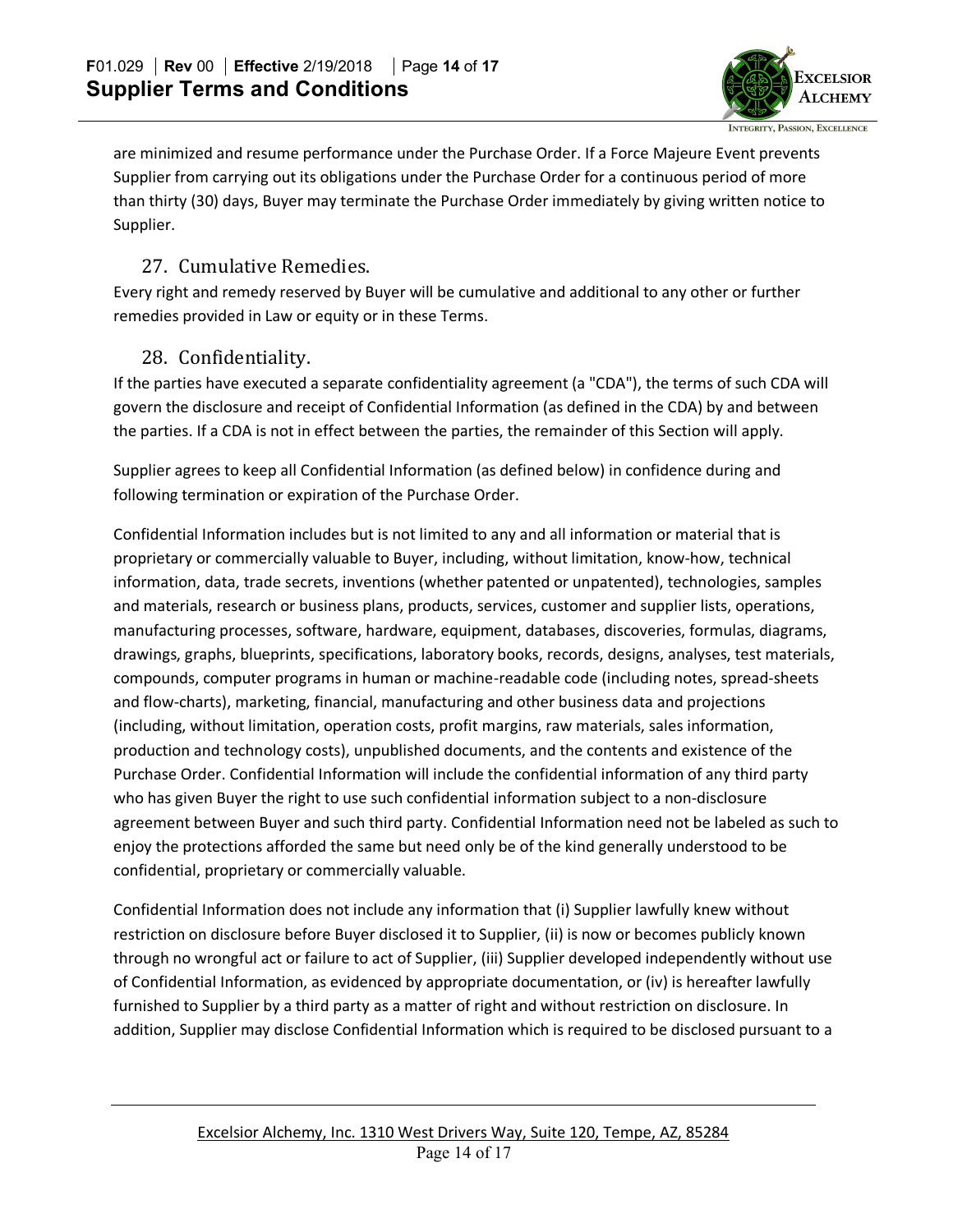

requirement of a government agency or Law so long as Supplier provides prompt notice to Buyer of such requirement prior to disclosure.

Supplier agrees not to copy, alter or directly or indirectly disclose any Confidential Information. Additionally, Supplier agrees to limit its intentional distribution of Confidential Information to those who have a need to know, and to take steps to ensure that the dissemination is so limited, including the execution by Supplier of nondisclosure agreements with provisions substantially similar to those set forth herein.

In no event will Supplier use less than the degree of care and means that it uses to protect its own information of like kind, but in any event not less than reasonable care to prevent the unauthorized use of Confidential Information.

Supplier further agrees not to use Confidential Information except in the course of performing hereunder and will not use Confidential Information for its own benefit or for the benefit of any third party. The mingling of Confidential Information with information of Supplier will not affect the confidential nature or ownership of the same as stated hereunder. Supplier agrees not to design or manufacture any products which incorporate Confidential Information.

The terms of this Section are in addition to, and will complement and supplement any other agreement between the parties regarding confidentiality or security of information, including, without limitation, any applicable CDA.

#### 29. Intellectual Property; License.

As between the parties, all designs, discoveries, creations, works, devices, masks, models, work in progress, service deliverables, inventions, products, computer programs, procedures, improvements, developments, drawings, notes, documents, business processes, information and materials made, conceived or developed by Supplier alone or with others which result from or relate to any Services performed under the Purchase Order (collectively, "Work Product"), and all rights with respect thereto, will at all times be and remain the sole and exclusive property of Buyer.

Standard goods manufactured by Supplier and sold to Buyer without having been designed, customized or modified for Buyer do not constitute Work Product and, as between the parties, all rights with respect thereto will remain the sole and exclusive property of Supplier.

The foregoing notwithstanding, Supplier hereby grants to Buyer a non-exclusive, royalty-free worldwide license to use such of Supplier's intellectual property, if any, as is required to give Buyer full benefit of any Goods that incorporate such Supplier intellectual property.

Except as otherwise set forth herein, as between them, each of Buyer and Supplier will retain the sole and exclusive rights in all of its intellectual property.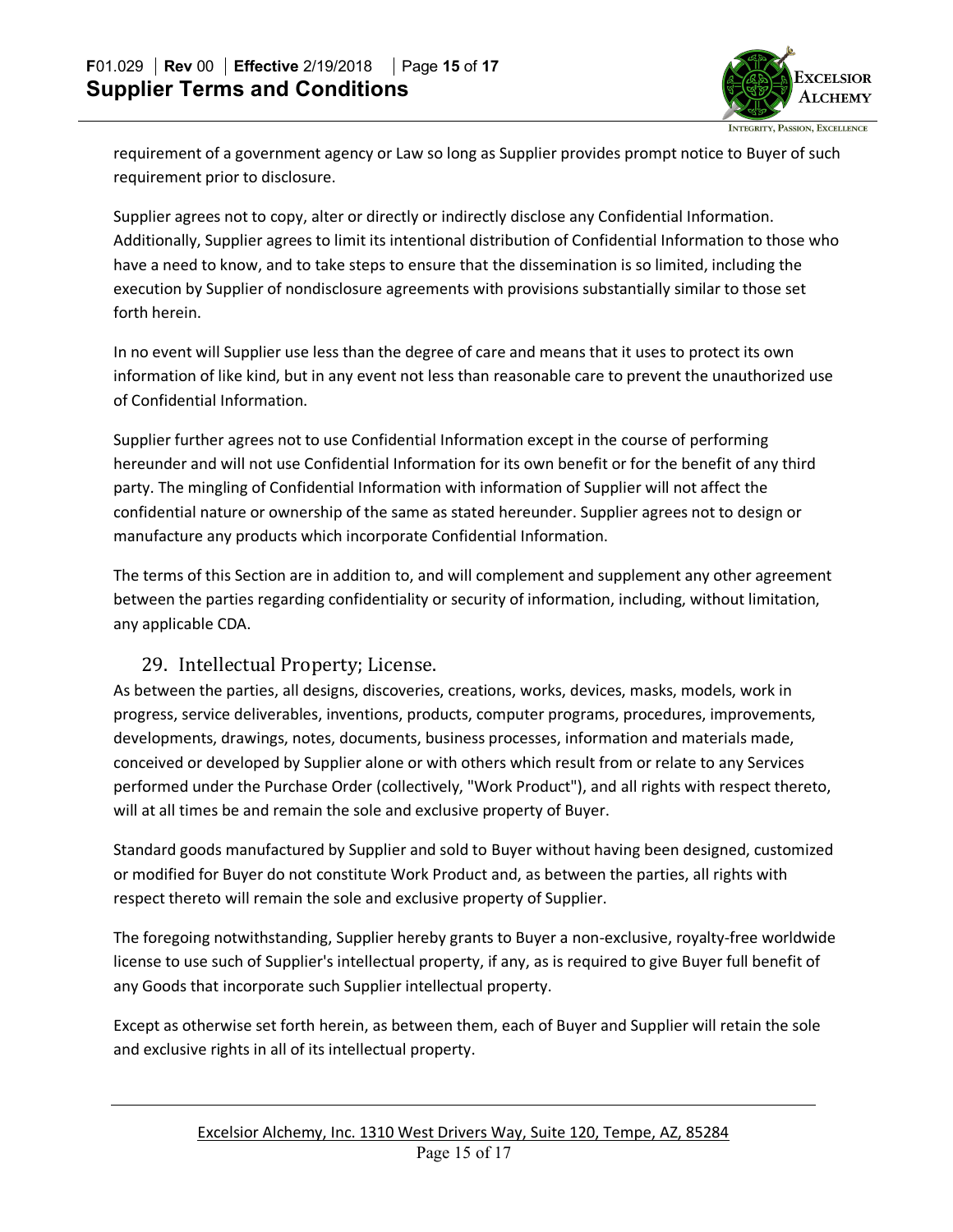

## 30. Assignment.

Neither the Purchase Order nor any of the rights and obligations of Supplier thereunder may be assigned or transferred by Supplier without the prior written consent of Buyer. The Purchase Order will be binding upon and inure to the benefit of parties and their respective successors and permitted assigns and no other person will have any right, obligation or benefit hereunder. Any attempted assignment or transfer in violation of this Section will be void.

# 31. Relationship of Parties.

Supplier is an independent contractor for all purposes, without express or implied authority to bind Buyer by contract or otherwise. Neither Supplier nor its employees, agents or subcontractors are agents or employees of Buyer, and are therefore are not entitled to any employee benefits of Buyer, including but not limited to, any type of insurance. Supplier will be responsible for all costs and expenses incident to performing its obligations under the Purchase Order and will provide Supplier's own supplies and equipment. Except as otherwise set forth in these Terms, the manner and means of providing the Goods and/or Services (as applicable) to Buyer are subject to Supplier's sole control.

## 32. Notices.

All notices, requests, demands and other communications that are required or may be given pursuant to the Purchase Order will be in writing and sent by mail, overnight courier or facsimile, to (a) Supplier at the address indicated in the Purchase Order, or (b) Buyer, at the address indicated in the Purchase Order with a copy, which will not constitute notice, to Excelsior Alchemy, Inc. 1310 West Drivers Way, Suite 120, Tempe, AZ, 85284, Attention: General Counsel, or to such other address as one party may later specified to the other party in writing.

Delivery of any such notices will be deemed sufficient in all respects and to have been duly given as follows: (a) on the actual date of service if delivered personally; (b) at the time of receipt of confirmation by the transmitting party if by facsimile transmission; (c) at the time of receipt if given by electronic mail to the e-mail addresses set forth in the Purchase Order or otherwise communicated to the other party; provided, however, that a party sending notice by electronic delivery will bear the burden of authentication and of proving transmittal, receipt and time of receipt; (d) on the third day after mailing if mailed by first class mail return receipt requested, postage prepaid and properly addressed as set forth in this Section; or (e) on the day after delivery to a nationally recognized overnight courier service during its business hours or the Express Mail service maintained by the United States Postal Service during its business hours for overnight delivery against receipt, and properly addressed as set forth in this Section.

# 33. Amendment and Modification.

No change to the these Terms is binding upon Buyer unless it is in writing, specifically states that it amends these Terms and is signed by an authorized representative of Buyer.